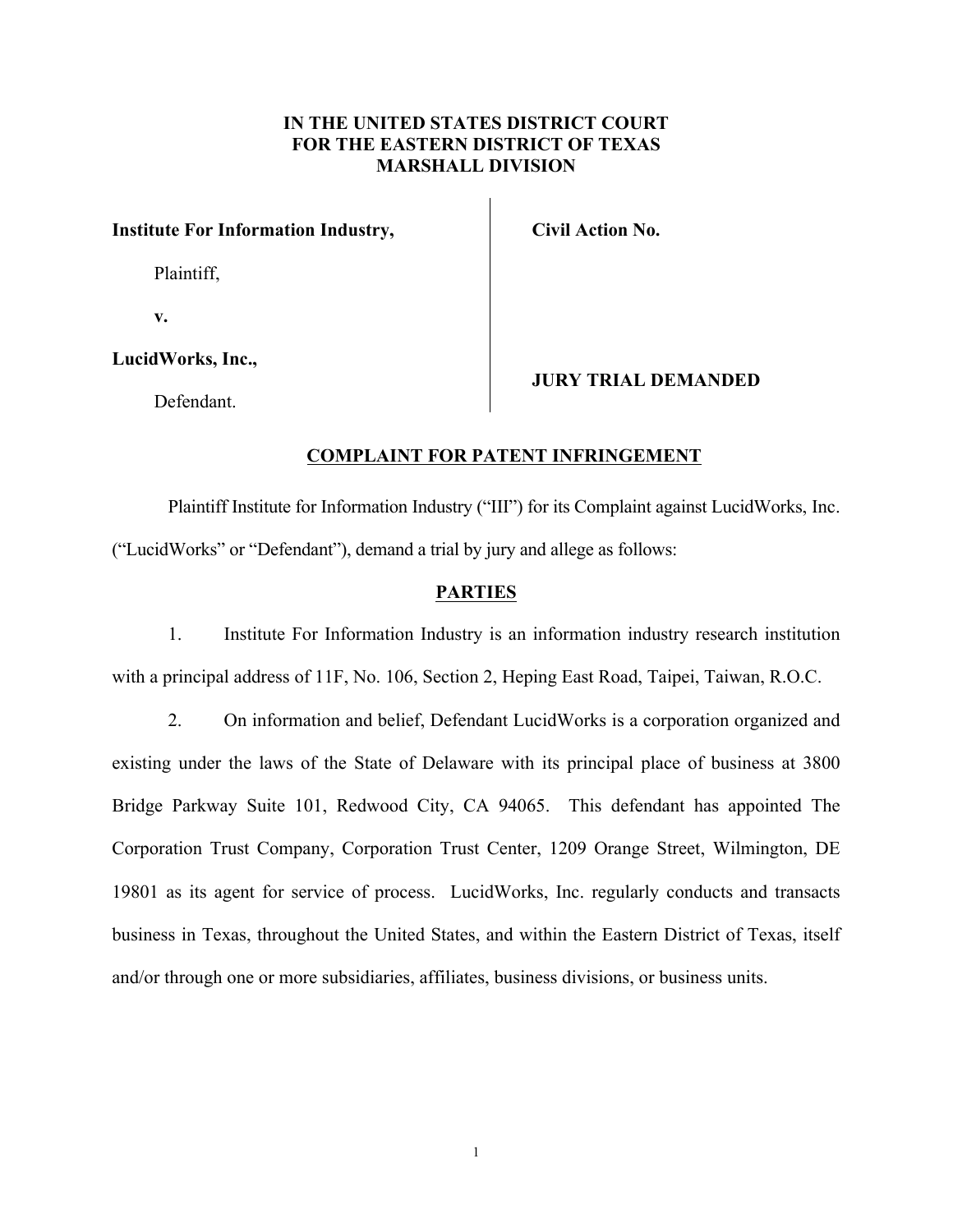#### **JURISDICTION AND VENUE**

3. This action arises under the Patent Laws of the United States, namely, 35 U.S.C. §§ 1 et seq. This Court has exclusive subject matter jurisdiction over this action pursuant to 28 U.S.C. §§ 1331 and 1338(a).

4. Venue is proper in this district under 28 U.S.C. §§ 1391(b)(2) and (c) and/or 1400(b). On information and belief, LucidWorks has transacted business in this district, and has committed acts of patent infringement in this district, by the making, using and/or selling of touch screen devices including those devices commonly referred to as "smartphones" and "tablets."

5. On information and belief, LucidWorks is subject to this Court's general and specific personal jurisdiction because: LucidWorks has minimum contacts within the State of Texas and the Eastern District of Texas and, pursuant to due process and/or the Texas Long Arm Statute, LucidWorks has purposefully availed itself of the privileges of conducting business in the State of Texas and in the Eastern District of Texas; LucidWorks regularly conducts and solicits business within the State of Texas and within the Eastern District of Texas; and III's causes of action arise directly from LucidWorks' business contacts and other activities in the State of Texas and in the Eastern District of Texas.

### **COUNT I INFRINGEMENT OF U.S. PATENT NO. 6,845,354**

6. III is the owner of all rights, title and interest to United States Patent No. 6,845,354 ("the '354 Patent") entitled "Information Retrieval System With A Neuro-Fuzzy Structure." The '354 Patent was issued on January 18, 2005 after a full and fair examination by the United States Patent and Trademark Office. The application leading to the '354 Patent was filed on September 9, 1999. Attached as Exhibit "A" is a copy of the '354 Patent.

2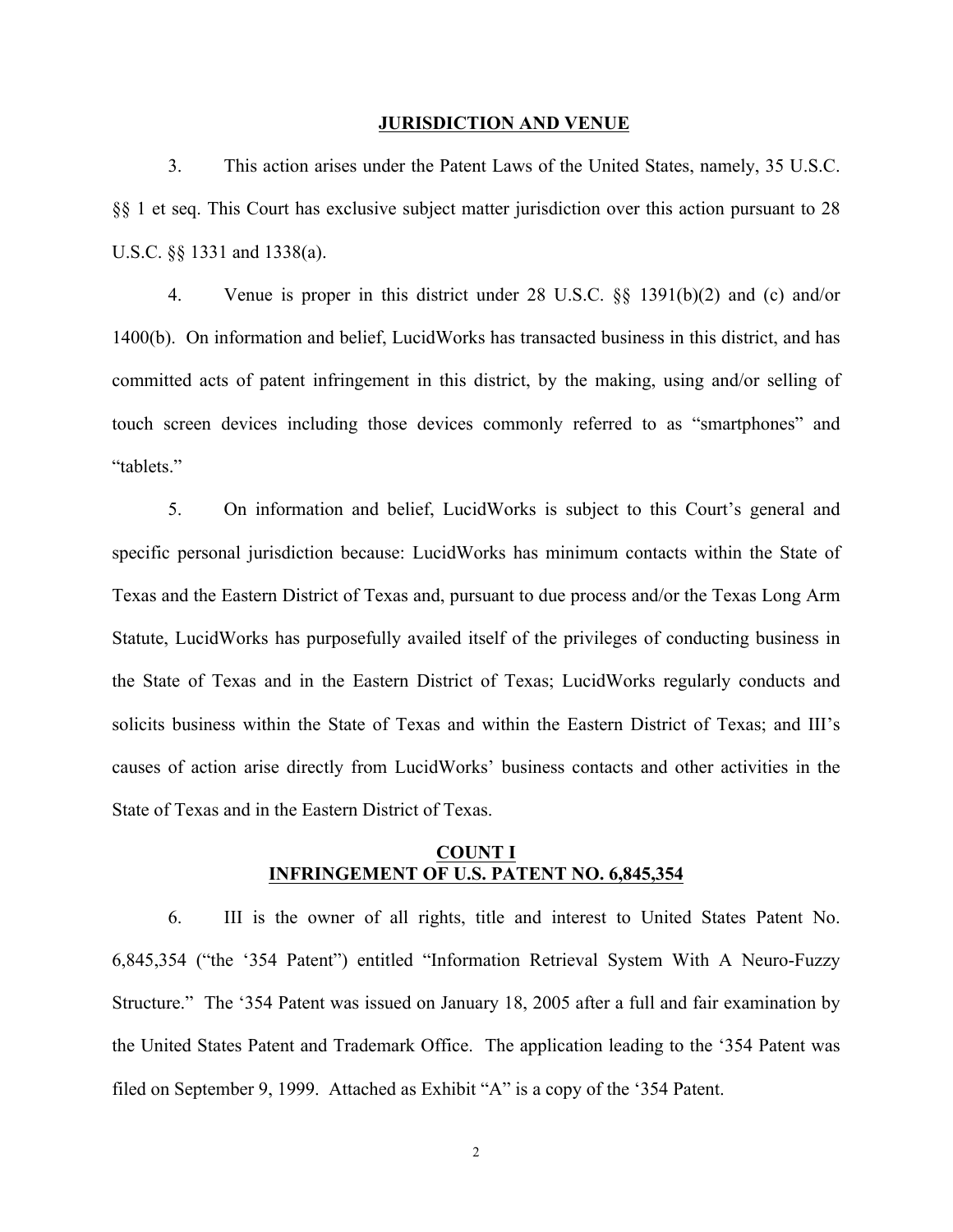7. The '354 Patent is generally directed to novel, unique and non-obvious methods, controllers and gesture units for identifying a drag gesture on a touch device, such as smartphone or tablet.

8. On information and belief, LucidWorks has been and now is infringing the '354 Patent in the State of Texas, in this judicial district, and elsewhere in the United States by making, using, importing, selling or offering to sell information retrieval systems for finding corresponding information components including Search Systems and/or Services according to the '354 Patent. On information and belief, examples of LucidWorks products that infringe the '354 Patent include, but are not limited to, LucidWorks Search, which allow for finding corresponding information components with information retrieval systems that infringe claims of the '354 Patent. LucidWorks is thus liable for infringement of the '354 Patent pursuant to 35 U.S.C. § 271.

9. To the extent that facts learned in discovery show that LucidWorks' infringement of the '354 Patent is or has been willful, III reserves the right to request such a finding at time of trial.

10. As a result of LucidWorks' infringement of the '354 Patent, III has suffered monetary damages in an amount not yet determined, and will continue to suffer damages in the future unless LucidWorks' infringing activities are enjoined by this Court.

11. Unless a permanent injunction is issued enjoining LucidWorks and its agent, servants, employees, representatives, affiliates, and all others acting on or in active concert therewith from infringing the '354 Patent, III will be greatly and irreparably harmed.

3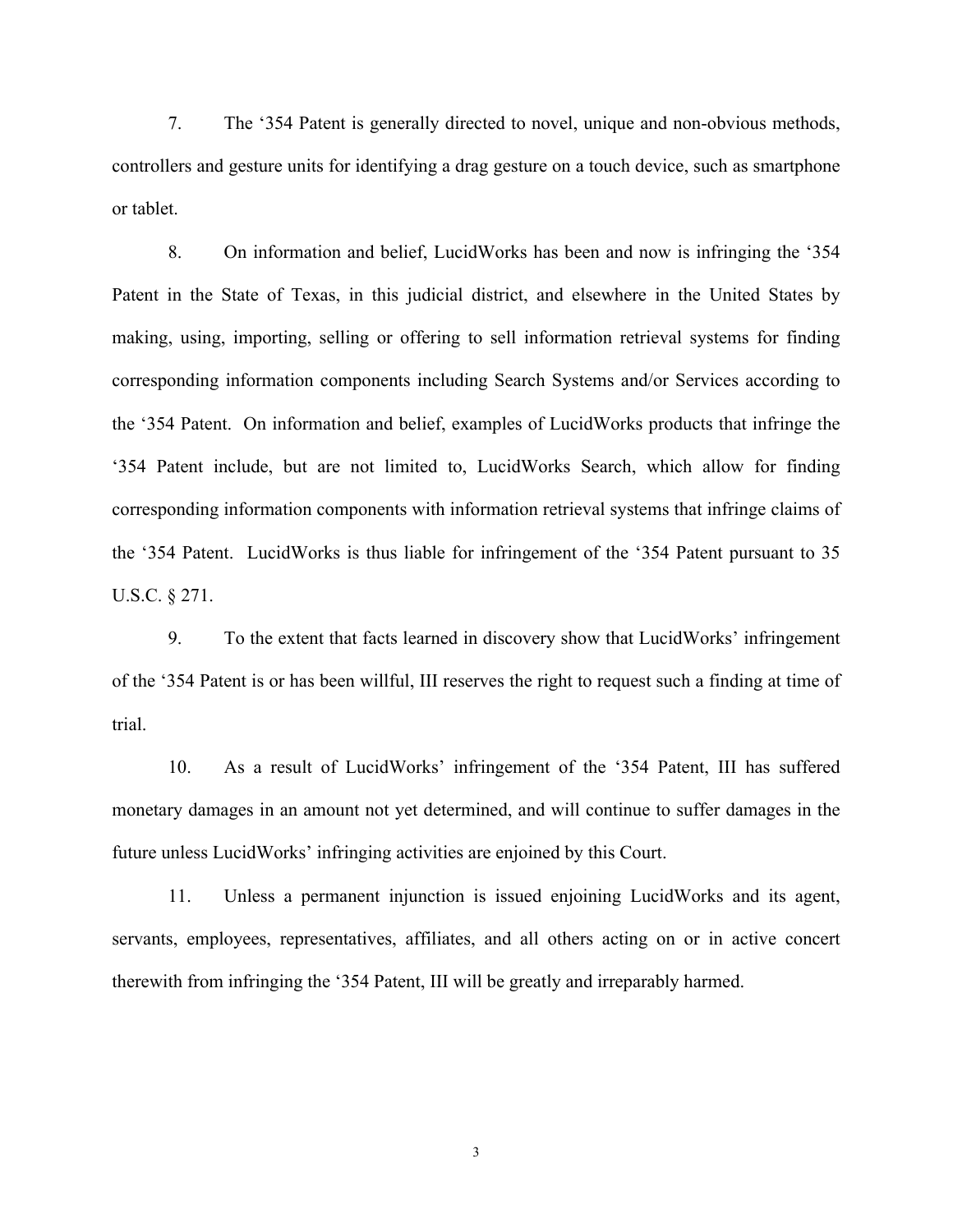#### **PRAYER FOR RELIEF**

WHEREFORE, III respectfully requests that this Court enter:

A. A judgment in favor of III that LucidWorks has infringed the '354 Patent and that such infringement was willful;

B. A permanent injunction enjoining LucidWorks and its officers, directors, agents, servants, affiliates, employees, divisions, branches, subsidiaries, parents, and all others acting in active concert therewith from infringing the '354 Patent;

C. A judgment and order requiring LucidWorks to pay III its damages, costs, expenses, and prejudgment and post-judgment interest for LucidWorks infringement of the '354 Patent as provided under 35 U.S.C. § 284;

D. An award to III for enhanced damages resulting from the knowing, deliberate, and willful nature of LucidWorks' prohibited conduct with notice being made at least as early as the date of the filing of this Complaint, as provided under 35 U.S.C. § 284;

E. A judgment and order finding that this is an exceptional case within the meaning of 35 U.S.C. § 285 and awarding to III its reasonable attorneys' fees; and

F. Any and all other relief to which III may show itself to be entitled.

### **DEMAND FOR JURY TRIAL**

III, under Rule 38 of the Federal Rules of Civil Procedure, requests a trial by jury of any issues so triable by right.

4